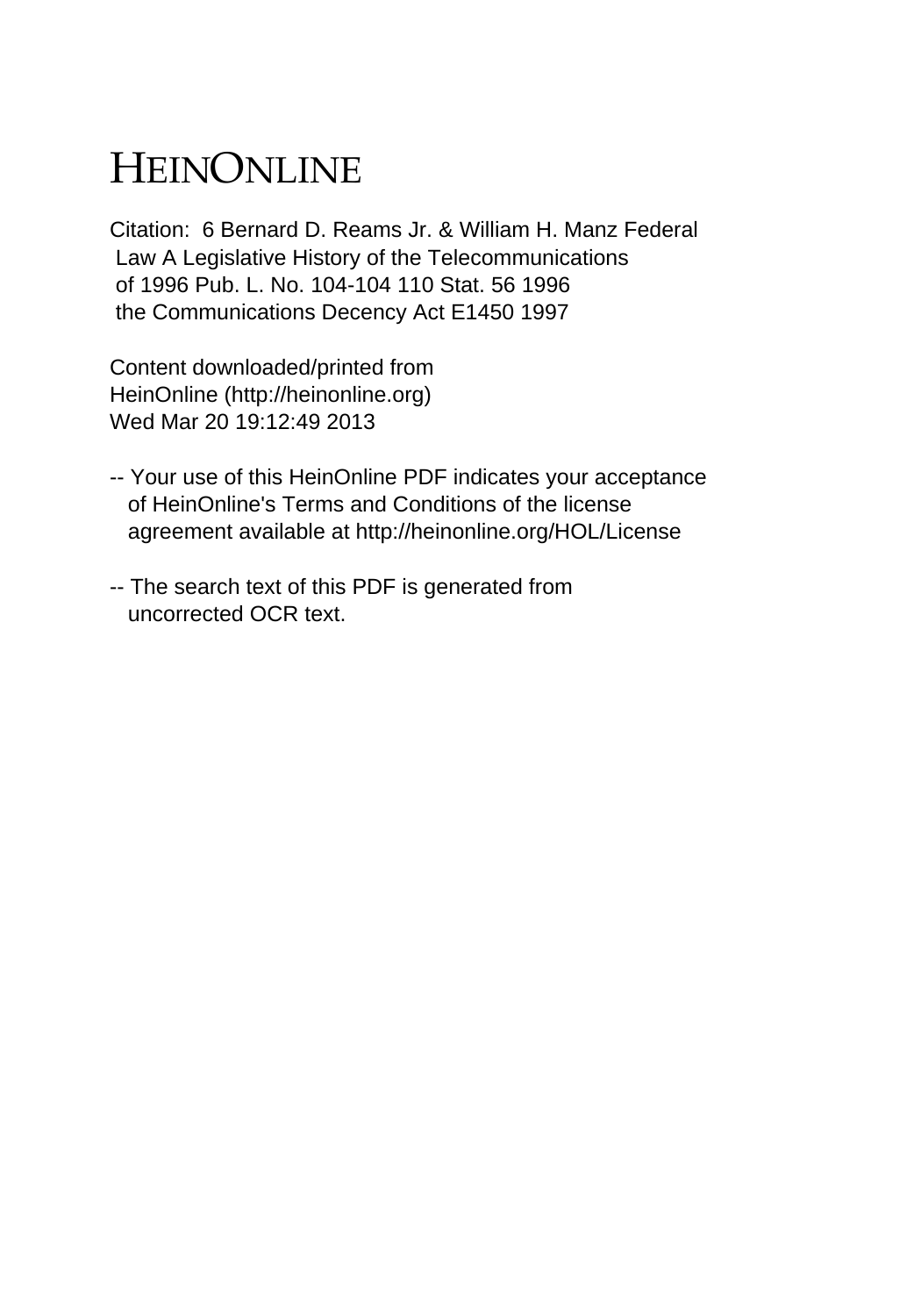Dr. Trigg has been a moving force in the success of the Trooper Foundation. After graduating suggest cum laude from Thomas More College in Fort Mitchell, KY, he went on<br>to earn an M.A. and Ph.D. from State University of New York at Afbany. As a graduate student, Dr. Trigg received two research assistantships and a doctoral fellowship. He vorked with the late Prof. William P. Brown at the school of criminal justice on a Federal grant exit

grant extitled "Crime-Focused Policing."<br>In 1981; Or. Trigg was awarded a fellowship<br>with the New York State Senate, where he was assigned to the office of Senator Ratph J. Marino. In that capacity he assisted in a number of law enforcement legislative endeavors

In 1984, Dr. Trigg joined the newly-formed<br>Trooper Foundation, first as director of administration and research before his promotion to executive director.

He is also a founding director of the Com-<br>munthy Services Center in Stillwater, NY. where he resides. He is the father of two doughters. He is also a member of the national society of fundraising executives. Dr. Trigg has taught as an adjunct professor at<br>the SUNY-Albany and at Russell Sage Col-

ice<br>Mr. Speaker, fine organizations are often<br>All the feadership. That is what the reflection of able leadership. That is what we have in the case of the Trooper Foundation and its executive director, Dr. William C. Trigg III. Please join me in saluting both the<br>foundation and Dr. Trigg for all they have done.

NATIONAL COMMUNICATIONS COM-PETITION AND INFORMATION IN-<br>FRASTRUCTURE ACT OF 1994

#### **SPEECH OF**

## HON. BILL PAXON

OF NEW YORK IN THE HOUSE OF REPRESENTATIVES

## Tuesday, June 28, 1994

Mr. PAXON, Mr. Speaker, I am in support of нÄ 3636 because I believe it establishes good public policy for the United States. However, I would like to take this opportunity to raise a concern about one of the bill's provisions that would require local phone companies to bether unbundle their various services.

I understand some of the reasoning behind this provision, but I think we also ne ed to be fully aware of the potential risk here. Many people in this country do not want Congress to force them to buy their telecommunications<br>services a la carte. They would prefer to purchase a package of services tailored to fit their needs.

belling everything individually does not<br>mean that they will be cheaper. In fact, the<br>more things sold or bought, the larger the transaction costs. That is why more and more businesses are offering packages of goods or services. This is not an attempt to be anticompetitive, rather businesses are trying to offer consumers greater convenience at a better price.

H.R. 3636 might be read as prohibiting this.<br>I hope H.R. 3636 does not because I think ers should have the option of purcha ing telecommunications services individually or as part of a package.

**DEPARTMENTS OF VETERANS AF-<br>FAIRS AND HOUSING AND URBAN<br>DEVELOPMENT, AND INDEPEND-<br>ENT AGENCIES APPROPRIATIONS ACT 1995** 

#### **SPEECH OF** HON. ALCEE L. HASTINGS OP FLORIDA

#### IN THE HOUSE OF REPRESENTATIVES Wednesday, June 29, 1994

House in Committee of the The Whole House on the State of the Union had under<br>consideration the bill (H.R. 4624) making appropriations for the Departments of Veter-<br>ans Affairs and Housing and Urban Development, and for sundry independent agencies,<br>boards, commissions, corporations, and the<br>offices for the fiscal year ending September 30, 1995, and for other purposes:

Mr. HASTINGS, Mr. Chairman, Lrise to offer my unequivocal support for the International<br>Space Program. Our Space Program, in particular the space station, provides us the unique opportunity to discover the unknown, to oursue the unchartered, and to challenge the boundaries of our station in life.

The International Space Program offers advantages to the United States, particularly in the area of foreign policy. The pro-<br>spective agreement will serve as a long-awaited collaborative effort between Russia and the United States, a symbol of the end of the cold war

It will encourage Russia to act in compliance with agreements to stop the proliferation<br>of ballistic missile technology. The joint space station will serve the multifaceted purpose of keeping Russian aerospace workers employed in nonthreatening activities.

The space station will provide America with a steady job base and improved technologies.<br>Space exploration has contributed to scientific breakthroughs in microelectronics, ceramics, computers, optics, environmental sciences, medical technology, as well as many and other advances. It allows our best and brightest scientists to stretch beyond their physical and mental limits in researching and developing our tools of tomorrow.

Continued support for the space station will maintain progress for greater access to international technology, and improve the quality of life for all Americans and for all people around the world.

#### TRIBUTE TO ANNMARIE TENN

### HON. WHIJAM H. ZELIFF. JR. OF NEW HAMPSHIRE

IN THE HOUSE OF REPRESENTATIVES Wednesday, July 13, 1994

Mr. ZELIFF, Mr. Speaker, I would like to take this opportunity to bring to attention the<br>outstanding accomplishment of Ms. Annmarie<br>Tenn. As a winner of the Voice of Democracy broadcast scriptwriting contest, she had made<br>me very proud to be her representative. I am pleased to submit a copy of her speech to the<br>CONGRESSIONAL RECORD on her behalf.

MY COMMITMENT TO AMERICA

"I pledge allegiance to the flag of the United States of America and to the republic for which it stands "

which it status.<br>This is my commitment to America. Let<br>my commitment be an example to all Ameri-

cans. I have and will always have respect for that "Old glory flying high

My commitment to America was tested My commitment to **America** was tested<br>when the Supreme Court controversially de-<br>cided that the burning of the flag was legal.<br>I cripged at that decision, but, as a citizen<br>committed to America, I had the responsibility to

disagreed with it.<br>The Pledge of Allegiance is more than nemorizing words-it is a challenge to live<br>my life as a citizen committed to my coun-<br>try using those words of the pledge as a guidenost.

guargents.<br>
My commitment to America demands that<br>
I cultivate the qualities of character and per-<br>
somality that have a high value in society. I<br>
must assume an active part in government<br>
and in the community. It is my du

weaken and degrade the lives of so many<br>young people.<br>Commitment gives one such as myself, a<br>youth living in troubled times, the ability to<br>refuse drugs, violence, and crimes. I support<br>my country by my every day decisions

at a crossroad as a nation. She is at a facter<br>line at a crossroad as a national decade of decision. Advancements in technology, the destruction of the world which, despite this size, has become a global village, courr co

claim our basic values. These contracts that the claim our basic values.<br>Each generation of Americans, if it is equal to the task, rebuilds and regenerates the value system, reinterprets old values and opens the way to new values. This is iny commitment to America.

The fundamental source of the law is the In transmitted solution. They are bolligation and the<br>duty to know and support it. In the words of<br>Abraham Lincoln, "Let every man remember<br>that to violate the law is to transpie on the<br>blood of his father... and his child ertv

....<br>Our Constitution calls us to a responsibil our construction cannot all a stablish, to secure and provide, to promote and ensure these same liberties which have been guaranteed by our country founding fathers. The essence of our country founding tachers. The essence of there is the substance of the intervals in the substance of liberty is individual control<br>and intervals in the substance of liberty is individual<br>and intervals in the control of the commitm

Thus paint the way to deprive the paint of the paint of service-making our communities a better place to live. I will take at active interest in government and public af fairs. At school, through my commitment concern, and concern, and involvement, a must sometime<br>student government. After our responsibilities to God and our families, our primary re sponsibility is that of an informed conscientions of the sponsibility is that of an informed conscientions of the opportunities I have to participate and

the opportunities in taste to participate and<br>share in the immense power and wealth of<br>America--just because I am a cittzen. This is<br>my committent to America.<br>It is the duty of my generation to protec-<br>America's liberty. A about our desire challenges us to bring meaning to<br>our lives, we can do it. That is my commit<br>ment to America.

The future will be shaped by all, those whe the challenge has the challenge has been put forth to all to create a peaceful and<br>just world. We must take hold of our own fu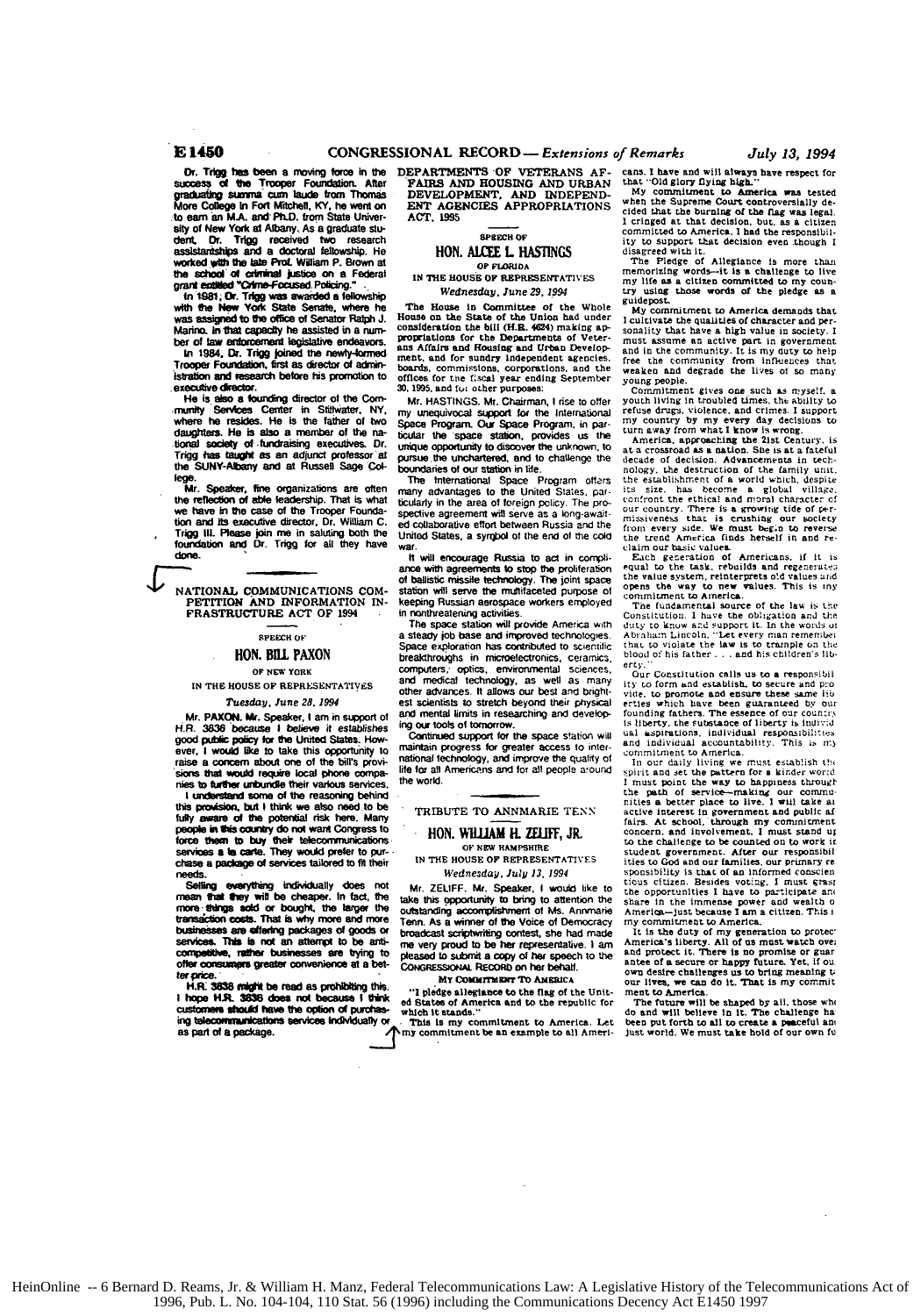Document No. **160**

 $\sim$